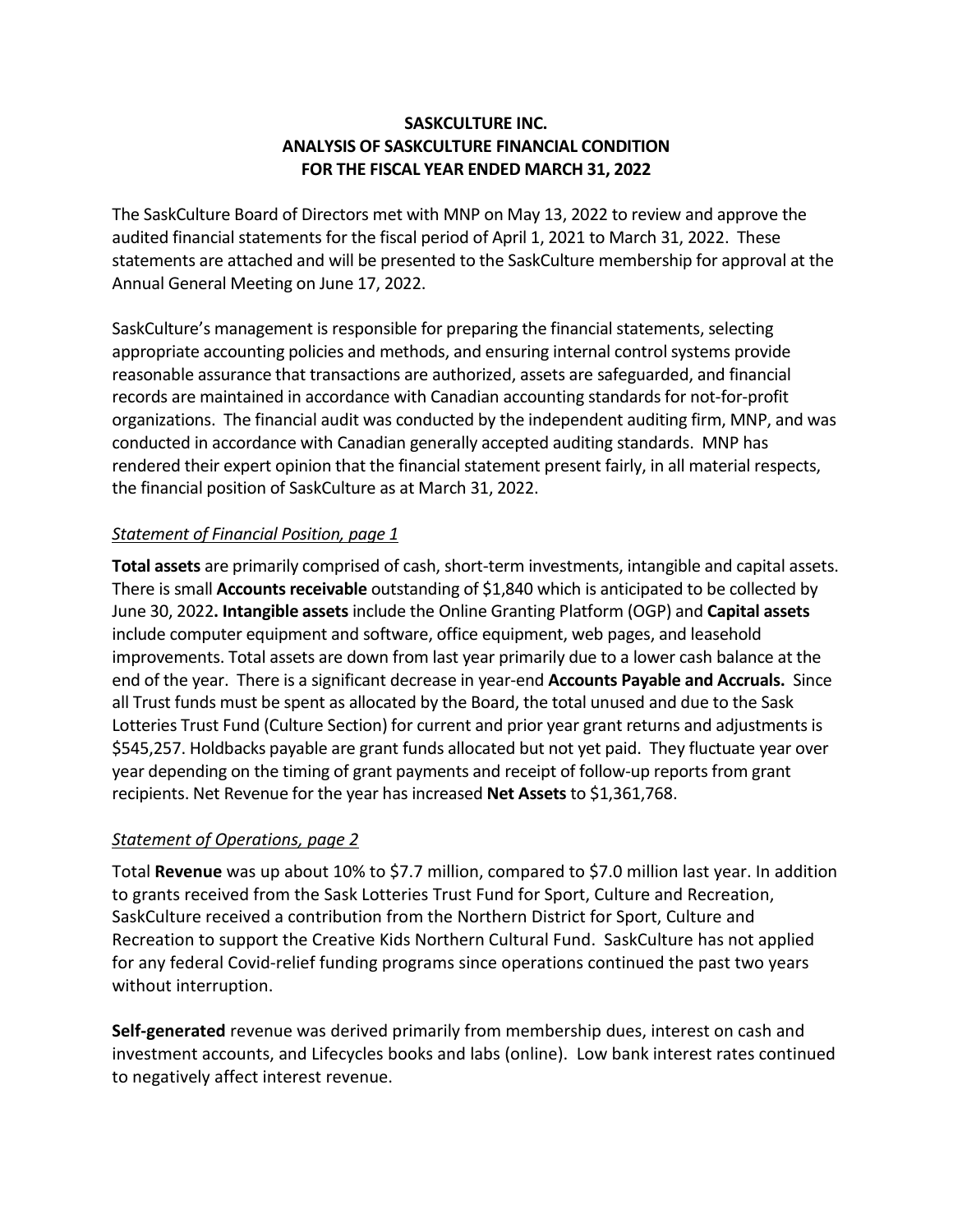Overall expenses are up slightly from last year. Continued restraints of the COVID-19 pandemic, affected program delivery the first half of the year.Staff continued to work from home offices keeping office expenses low. Virtual meetings continued for most of the year with in-person travel increasing in the last quarter. SaskCulture's **programs and services** continued to be delivered and its **communications and marketing** continued to share impact stories via multiple channels, increasing awareness and promoting the importance of cultural activity to peoples' lives. During 2021/22, SaskCulture employed sixteen full-time positions.

**Culture Days and Creative Kids** continue to be focused initiatives and the **Diversity Strategy**  continued to engage new partners including Gabriel Dumont Institute, the Office of the Treaty Commissioner, Listen to 'Dis, Saskatchewan Indigenous Cultural Centre, and Métis Nation-Saskatchewan.

**Culture Days Delivery** expenses include the marketing and promotion of Culture Days in Saskatchewan and Hub Sponsorships, which supported multi-partner cultural activities in 15 different communities. In its 11<sup>th</sup> year, Culture Days took place from September 24 to October 24, 2021, offering the opportunity for people to experience free, interactive, hands-on cultural activities and learn more about the cultural life in their communities. It is estimated that approximately 35,000 Saskatchewan people participated in Culture Days in 2021, taking part in one or more of the 168 activities offered by 24 different communities. Culture 365, inspired by Culture Days, occurs outside of the Culture Days month-long celebration and provides increased opportunities for cultural experiences throughout the year.

**Program Initiatives** expenses (see Note 8 on page 8) includes funding to six grant programs delivered by SaskCulture, five additional grant programs delivered in partnership with SK Arts, a provincial grant to Creative Kids Canada Inc. (plus support specific to a Dream Broker program fund), support to Communities of Interest in the areas of arts, indigenous, and heritage (see schedule 1 on page 10), support of cultural organizations through Global Functions (see schedule 2 on page 11), and interim support to Dance Saskatchewan Inc. Within the Global Functions pool, a new micro-grant program was piloted by SaskCulture. The Small Grant Accessibility Program aims to provide support to grassroots, unique and innovative cultural initiatives that respond to emergent needs or changes in the cultural sector, and create access and pathway for first-time and under-served applicants. This pilot was a success contributing an additional \$18,000 to the cultural sector, and will be an ongoing new grant program of SaskCulture for 2022/23.

**Creative Kids Northern Cultural Fund** is a unique program funding initiative that aims to provide cultural/creative funding to northern Saskatchewan communities and support cultural and creative activities for children and youth ages 4 to 19 using criteria similar to Creative Kids individual funding, but in a program model. On April 1, 2021, SaskCulture engaged in a partnership with the Northern Sport, Culture and Recreation District to assist in the promotion, support and delivery of the Creative Kids Northern Cultural Fund which resulted in \$62,412 of funding to Northern children and youth initiatives.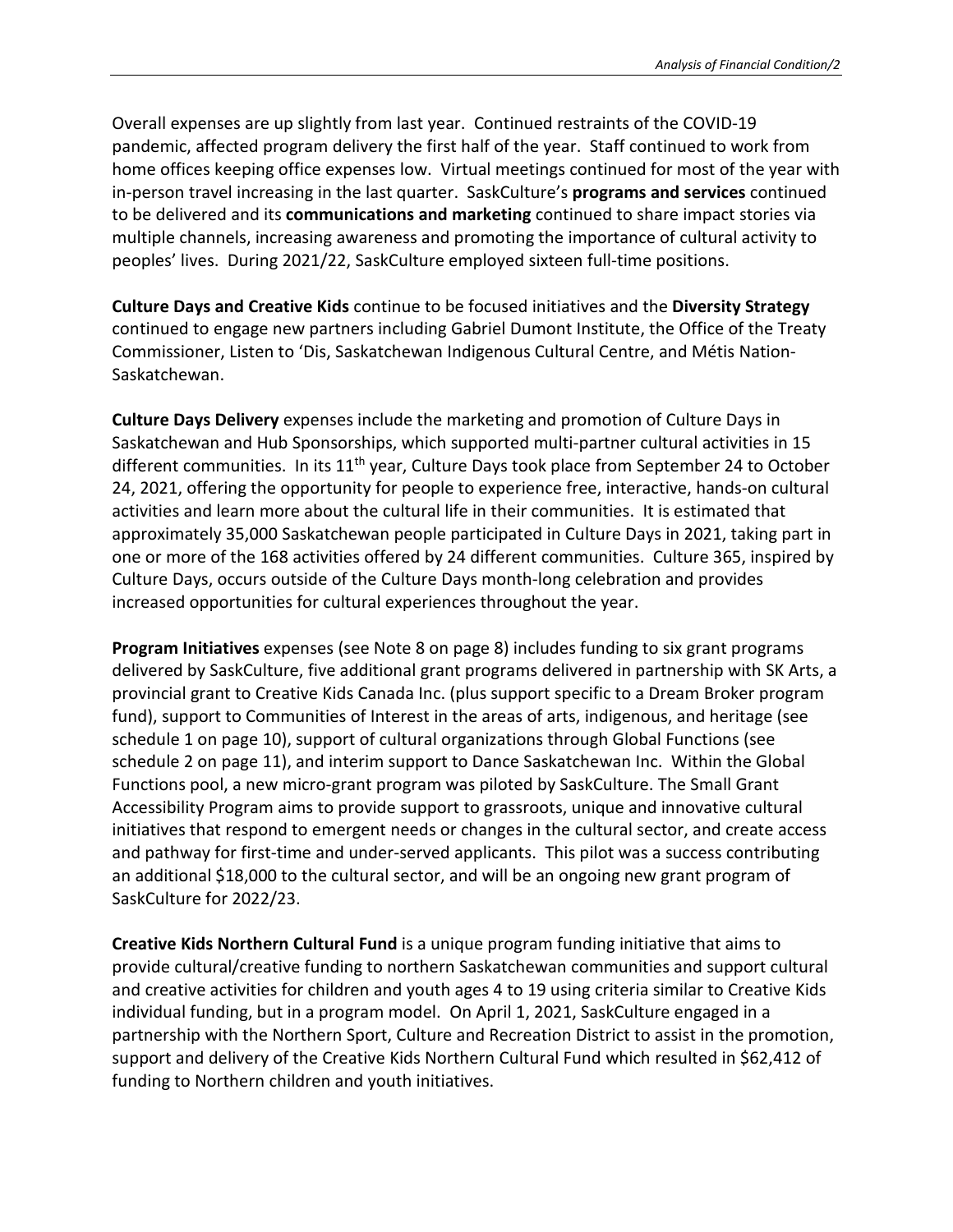**Creative Kids Operations** includes all operational expenses required to promote and administer the program, including support to seven community-based volunteer committees located throughout the province, one provincial adjudication committee, and the management of fundraising initiatives and charitable activities. Despite the continued challenges of the pandemic, the Creative Kids program continued to support youth and cultural workers in 2021/22 and Trust funds allocated to support Creative Kids operations make it possible for 100% of donations to be dispersed directly to helping kids in our communities. In 2021, Creative Kids funded 890 kids with over \$418,346. Fundraising initiatives continued to focus on foundation grants, corporate support and promoting online fundraising initiatives; and one inperson event, Nourish-A Unique Dining Experience, was held in Regina in September 2021. Still, there was a shortfall of nearly \$75,000 in funds and 146 applications from Saskatchewan families were denied support. Since 2010, Creative Kids has funded 11,659 kids in 241 Saskatchewan communities and granted over \$5.38 million dollars while supporting 500 cultural workers across the province. (please refer to the 2021 Creative Kids Progress Report for more details on the program's  $11<sup>th</sup>$  year). These charitable funds are processed through the Creative Kids Canada Inc. charity and are not reflected in SaskCulture's financial statements.

For 2021/22, SaskCulture's revenue exceeded expenses, realizing **Net Income** of \$31,565.

## *Statement of Changes in Net Assets, page 3*

As of March 31, 2022, SaskCulture retained \$286,579 invested in capital and intangible assets. Unrestricted net assets remain at a healthy \$1,075,189, with total net assets over \$1.36 million.

## *Statement of Cash Flows, page 4*

This chart reconciles cash from the beginning to the end of the year. In 2021/22, there was an overall decrease of cash resources of \$162,529 leaving cash resources and short-term investments at \$2,840,992.

# *Notes to the Financial Statements and Schedules, pages 5-12*

The **Notes to the Financial Statements** are consistent with past years. There have been no changes to accounting policies; Note 5 reconciles the amortization of capital assets; Note 6 breaks down the operational grants from Sask Lotteries Trust Fund; Note 9 reconciles Trust funds to program allocations and summarizes the amounts due back to the Culture Section of the Trust; Note 9 advises that deferred revenue of \$75,000 has been held to delivery an arts and culture marketing campaign in 2022/23; and Note 10 is a charity requirement since Creative Kids Canada Inc. is a related entity that shares the same Board of Directors.

## The **Schedules** on pages 10-11 provide additional information for the allocation of funding to **Communities of Interest** and **Global Functions.**

In pursuit of its vision of a culturally vibrant Saskatchewan, SaskCulture has two broad ends – SaskCulture exists so the cultural ecosystem in Saskatchewan is accessible, inclusive and sustainable; and people in Saskatchewan actively value, support and participate in culture. The